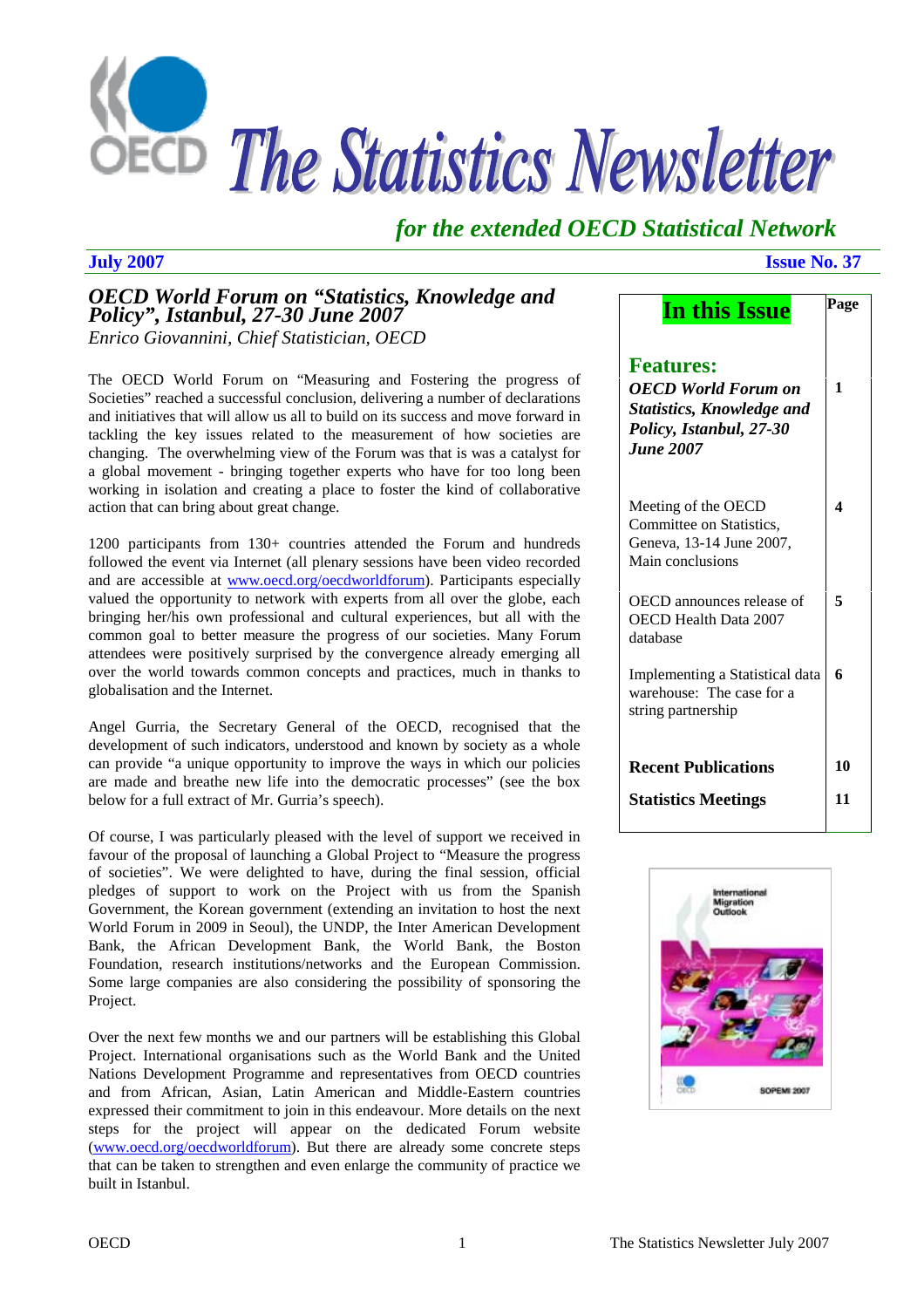### Closing remarks by Angel Gurría, OECD Secretary-General

Ladies and Gentlemen, these four days have been immensely stimulating. We have learned a great deal from the speakers and panellists and the intense interaction outside the sessions added another dimension to the Forum. On the opening day we discussed why measuring progress makes such a big difference to policy making and democracy, and raised a number of questions that should be answered. I asked if we need a detonator, a catalyst for this work. Something that brings together the many initiatives and the thousands of people working on them. A rallying point which would help us develop and share best practices, and openly discuss issues of common concern. I asked if there is a need to assist those who lack the resources and know-how to develop their own sets of progress measures. I asked whether we need a single global platform where citizens can easily find reliable and trusted data on their progress and compare themselves with others. And, last but not least, I asked what are the next steps.

Three days later we have some answers. This conference has built some solid foundations for a global initiative to take this work forward. First, around the world there are indeed thousands of people working to measure progress. They need a place (be it real or virtual) in which they can develop and share best practices, and discuss issues of common concern. We can provide it. We must provide it.

Second, this work is clearly important to both developed and developing countries. But some societies lack the resources and know-how to undertake this work. And that is why, organisations like Paris Twenty One - the Partnership in Statistics for Development in the 21st century - work hard to help countries to build statistical capacity. I'm sure Paris Twenty One would agree that developing a core set of progress measures can strengthen the dialogue between those who use and those who produce statistics. And it is just this type of dialogue that is advocated by the many National Strategies for the Development of Statistics.

And third, I think we should begin to work together to build a single platform to monitor progress. A system that would allow each and every citizen to see the progress in his or her society and compare themselves with others. This has the power to make quite radical changes to the world's democratic processes.

But how do we go about achieving this? That of course is the subject of this closing session. You have seen this morning the Istanbul Declaration, which the OECD promoted and I have agreed with representatives from the European Commission, the Organisation of the Islamic Conference, the United Nations, the UNDP, and the World Bank. It constitutes an important first step towards a global initiative. We are ready to work with partners all over the world to take this forward.

What practical steps should we take? Several ideas come to mind: I believe that we should encourage each nation or region to design its own sets of progress measures, taking into account good practices developed around the world. But at the same time we should work to maximise comparability of indicators between societies through internationally agreed statistical standards. Of course, this is not easy, but this balance needs to be struck. We must develop better ways to bring indicators to the public. Hans Rosling has just shown us some ways to do that. We need to work with his foundation and with others to develop the tools that will engage citizens. Indicators of progress can tell some fascinating stories; they increase accountability; build knowledge, change behaviour and underpin democratic governance. We will promote research on some of the new and complex areas that are clearly relevant for progress, like social cohesion, subjective well-being, good governance and others. We will produce a handbook to measure progress that will bring together the world's best practices and provide a tool-kit for those wishing to embark on a project; And we are ready to work with others to build a website using the interactive philosophy of Web two point zero - that will allow people to undertake and share their own analyses of progress with the rest of the world. A 'Wikipedia", or a "YouTube", for progress.

We will foster the creation of regional groups so that those working on this can discuss with others in their region – be they in Latin America, Africa, Asia, or OECD member countries. Such exchanges will not only enrich the knowledge of the respective region but will also flow – via the global project – to benefit the whole world. Inclusiveness is the name of the game.

I stress that we are not trying to enforce one single view of progress in the world. We should celebrate the differences in history and culture that give rise to our different notions of progress. But listening to the debate here, I am struck by the overwhelming similarity in what we all consider as progress, from Bhutan to the United States, from Nigeria to New Zealand. Indeed this process could turn out to be an invaluable point of reference in the run up to 2015, when the existing set of Millennium Development Goals will be reviewed.

It is vitally important for all our societies to develop a broader understanding of progress provided we can measure it. It is a unique opportunity to improve the ways in which our policies are made and it can breathe new life into democratic processes. These are worthy, ambitious goals but they are achievable, so long as all of you – each and everyone one of you – participate.

So, welcome to this exciting, far reaching joint endeavour to measure progress and wellbeing and in so doing to achieve progress and wellbeing for all.

Thank you.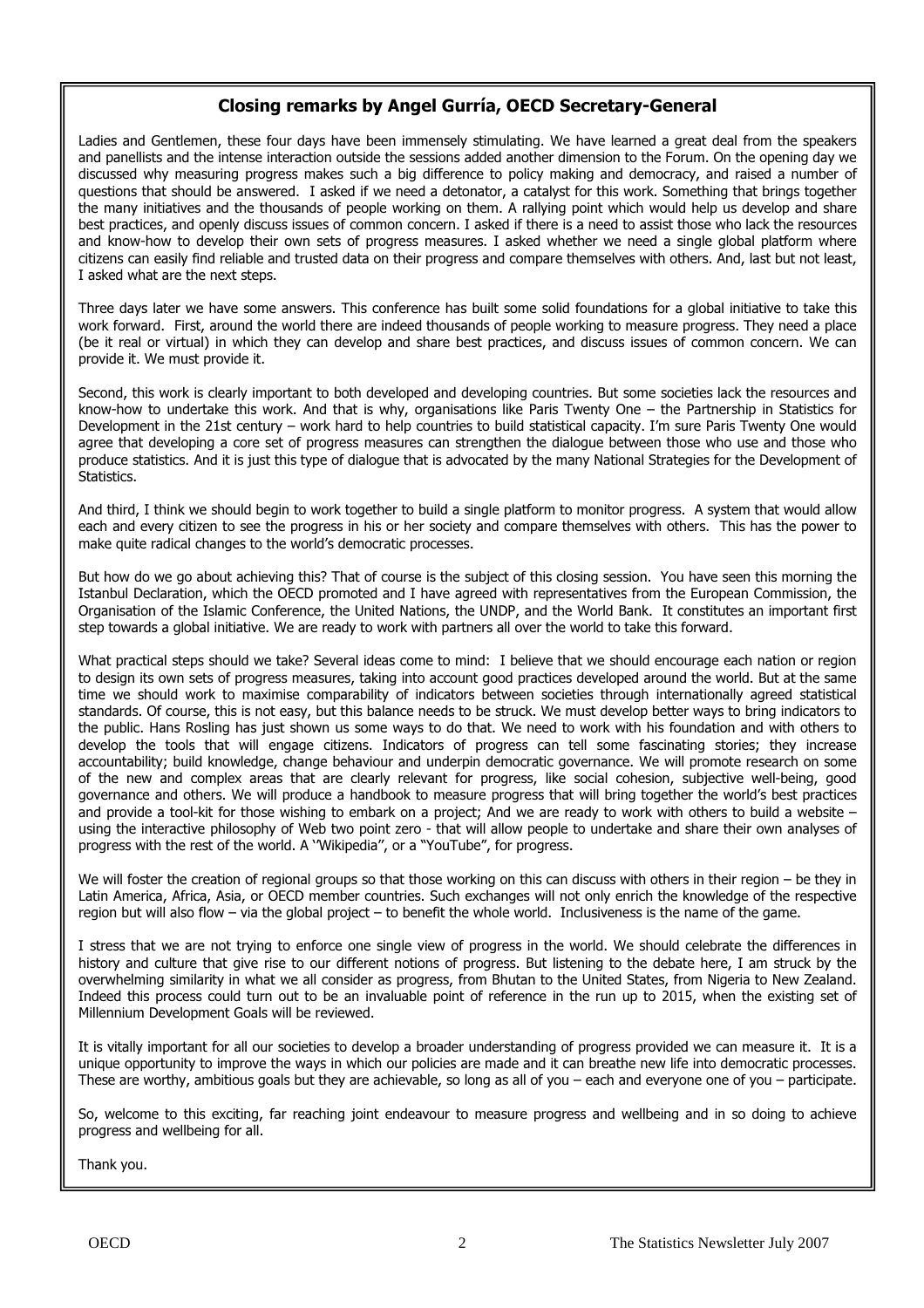#### **ISTANBUL DECLARATION**

#### We, the representatives of the European Commission, the Organisation for Economic Cooperation and Development, the Organisation of the Islamic Conference, the United Nations, the United Nations Development Programme and the World Bank,

recognise that while our societies have become more complex, they are more closely linked than ever. Yet they retain differences in history, culture, and in economic and social development.

We are encouraged that initiatives to measure societal progress through statistical indicators have been launched in several countries and on all continents. Although these initiatives are based on different methodologies, cultural and intellectual paradigms, and degrees of involvement of key stakeholders, they reveal an emerging consensus on the need to undertake the measurement of societal progress in every country, going beyond conventional economic measures such as GDP per capita. Indeed, the United Nation's system of indicators to measure progress towards the Millennium Development Goals (MDGs) is a step in that direction.

A culture of evidence-based decision making has to be promoted at all levels, to increase the welfare of societies. And in the "information age," welfare depends in part on transparent and accountable public policy making. The availability of statistical indicators of economic, social, and environmental outcomes and their dissemination to citizens can contribute to promoting good governance and the improvement of democratic processes. It can strengthen citizens' capacity to influence the goals of the societies they live in through debate and consensus building, and increase the accountability of public policies.

We affirm our commitment to measuring and fostering the progress of societies in all their dimensions and to supporting initiatives at the country level. We urge statistical offices, public and private organisations, and academic experts to work alongside representatives of their communities to produce high-quality, facts-based information that can be used by all of society to form a shared view of societal well-being and its evolution over time.

Official statistics are a key "public good" that foster the progress of societies. The development of indicators of societal progress offers an opportunity to reinforce the role of national statistical authorities as key providers of relevant, reliable, timely and comparable data and the indicators required for national and international reporting. We encourage governments to invest resources to develop reliable data and indicators according to the "Fundamental Principles of Official Statistics" adopted by the United Nations in 1994.

To take this work forward we need to:

- encourage communities to consider for themselves what "progress" means in the 21st century:
- share best practices on the measurement of societal progress and increase the awareness of the need to do so using sound and reliable methodologies:
- stimulate international debate, based on solid statistical data and indicators, on both global issues of societal  $\bullet$ progress and comparisons of such progress;
- produce a broader, shared, public understanding of changing conditions, while highlighting areas of significant  $\bullet$ change or inadequate knowledge:
- advocate appropriate investment in building statistical capacity, especially in developing countries, to improve the availability of data and indicators needed to quide development programs and report on progress toward international goals, such as the Millennium Development Goals.

Much work remains to be done, and the commitment of all partners is essential if we are to meet the demand that is emerging from our societies. We recognise that efforts will be commensurate with the capacity of countries at different levels of development. We invite both public and private organisations to contribute to this ambitious effort to foster the world's progress and we welcome initiatives at the local, regional, national and international levels.

We would like to thank the Government of Turkey for hosting this second OECD World Forum on "Statistics, Knowledge and Policy." We also wish to thank all those from around the world who have contributed to, or attended, this World Forum, or followed the discussions over the Internet.

Istanbul, 30 June 2007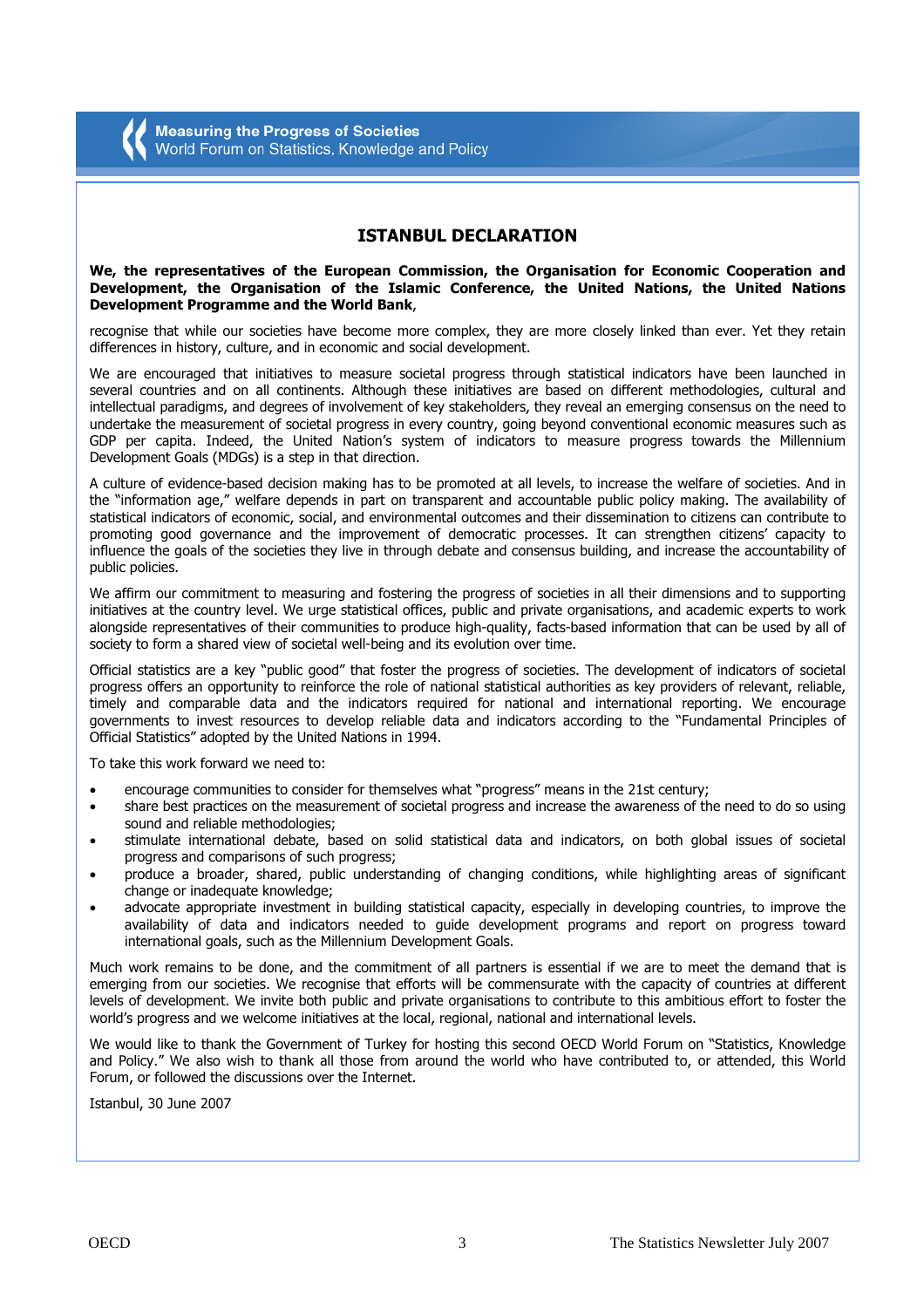<span id="page-3-0"></span>The key statement in this regard is the Istanbul declaration, shown in the box above. As part of this declaration, the OECD and other international organisations and partners will work together to develop a new approach to measuring how societies are changing, using high quality, reliable statistics to assess progress in a range of areas affecting citizens' quality of life. Key indicators to assess progress would look at such factors as health, education and the environment, as well as economic factors such as employment, productivity and purchasing power.

Among various ideas under study, the OECD is thinking of creating an Internet site based on Web 2.0 "wiki" technologies for the presentation and discussion of international, national and local initiatives aimed at developing indicators of societal progress. By making indicators accessible to citizens all over the world through dynamic graphics and other analytical tools, this initiative would aim to stimulate discussion based on solid and comparable statistical information about what progress actually means.

By strengthening individual citizens' capacity of understanding the social and economic context in which they live, the proposed Project has the potential to improve national and international policy making, thereby strengthening democratic institutions and processes while respecting historical and cultural differences between societies. Among other things, it can contribute to international discussions in the runup to the review in 2015 of the current set of Millennium Development Goals and Indicators.

The second Forum debated a wide variety of issues, from ageing populations to new technology and from climate change to immigration. For papers and presentations see:

www.oecd.org/oecdworldforum.

-----

*Meeting of the OECD Committee on Statistics, Geneva, 13-14 June 2007, Main conclusions Enrico Giovannini, Chief Statistician, OECD* 

#### **The Dissemination of OECD Statistics**

The Committee was very pleased with the progress to date of the statistics dissemination project, especially with the dissemination of data via OECD.Stat.

The Committee was very interested in the new opportunities offered by web 2.0 technologies (such as Swivel). The OECD was congratulated for the attention paid to these new developments. However, some members remain conservative because of the opportunities offered by these technologies to uninformed users, who could misuse the data, while others were more of the opinion that it is going to happen anyway and that statistical offices should play a more proactive role.

#### **Use of Microdata for International Research: Draft report from the OECD project**

The Committee was supportive and quite positive with the proposals contained in the draft report, although the remote access to confidential microdata stored in national statistical offices remain almost impossible at this stage.

OECD and Eurostat should continue to explore options that can reduce the administrative burden on both institutions. The Committee left to the Secretariat the decision whether a central microdata management unit is to be established.

The Committee approved the proposal that OECD should explore the remote access option launching one or two pilot studies. The use of household data (instead of business

data) would certainly favour the participation by some statistical offices, given the lower probability of unintentional disclosure.

#### **Quality reviews: International Trade**

The Committee welcomed and appreciated the review and agreed to the creation of the Working Party on International Trade in Goods and Trade in Services Statistics.

The Committee also discussed the comparability between OECD/United Nations data and Eurostat data. The Committee asked the Secretariat to report back to CSTAT next year with a report on this issue.

#### **OECD World Forum on "Statistics Knowledge and Policy"**

The Committee discussed the content of the Global Project to be launched at the end of the Istanbul Forum. Some countries expressed support for the Project, while others expressed some concerns about its wide scope and the amount of resources needed to implement it.

The Committee concluded that the Project is important and useful as a way to highlight the importance of the statistics behind the indicators being used.

Continuing the role that NSOs perform in their own countries, a subset of Bureau members will participate in the Project in the role of expert advisors and not as drivers or owners of the Project.

The Committee also agreed on the establishment of the expert group on measuring societal progress.

#### **OECD "Programme for the International Assessment of Adult Competences (PIAAC)"**

The Committee showed significant interest in this project and many considered PIAAC a key item that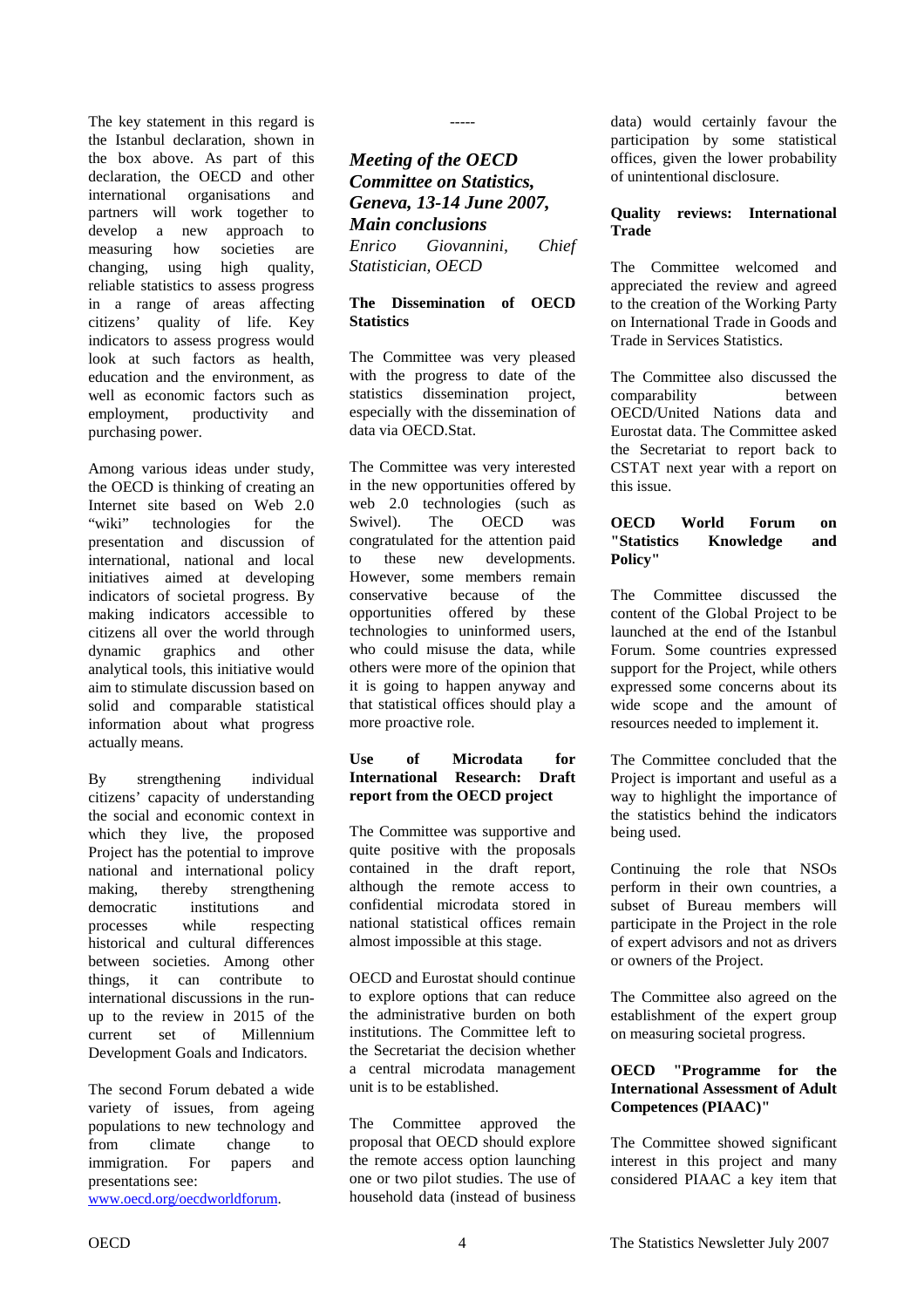<span id="page-4-0"></span>should feature regularly on the CSTAT agenda.

It was suggested that NSOs should play a key role in the design of the survey and that their views should feed into the work of the PIAAC Board of participating countries.

A joint letter from STD/EDU/ELS should go to the PIAAC Board mentioning the availability of NSOs to support the technical work.

#### **SDMX Developments**

The Committee expressed its support for the "vision" of data and metadata exchange proposed by the Secretariat, based on SDMX.

CSTAT also welcomed the proposal to establish a "hub" on education statistics, in co-operation with Eurostat and UNESCO. It also took note of the ILO's proposal to work with the OECD and Eurostat to create a hub for labour statistics.

#### **Measuring Democracy and Human Rights: Contribution to Official Statistics**

The Committee welcomed the presentation on the interesting work that the Metagora, an OECD/PARIS21 based project, has been carrying out and noted the progress made.

#### **SNA Review Process: The Way Forward**

Following the agreement made at the Statistical Commission in March 2007 to create a high level group on the future of national accounts, the Committee discussed the way forward. In particular, the creation of a group composed of the five Organisations (part of the ISWGNA members) and five country chief statisticians was discussed. This group would review lessons learned from the problems that have arisen in the latest SNA revision.

The Committee had a detailed discussion about the possible mandate of the high level group. The Committee agreed on the proposal to organise a meeting between CSTAT and the Economic Policy Committee to have a discussion between providers and users of national accounts.

The Committee asked the ISWGNA to prepare a proposal to be submitted to the next UN Statistical Commission (March 2008) based on the CSTAT discussion. In the meantime, countries should reflect on their wish to participate in the high level group.

**International Conference on Survey Methods in Multinational, Multiregional and Multicultural Contexts** 

### **25-29 June 2008, Berlin**

#### **Call for papers**

The call for contributed papers for the 2008 International Conference on Survey Methods in Multinational, Multiregional and Multicultural Contexts closes on 15 September 2007.

Further details can be found at:

<u>**www.gesis.org/en/research**</u> /eccs/csdi/

**The relationships between the OECD, other international organisations and non-member economies in the context of the Organisation's global role** 

The Committee agreed that no changes are required to the OECD statistics strategy in the light of the outcome of the recent ministerial meeting in respect to OECD enlargement.

CSTAT also agreed that the Statistics Directorate should extend its bilateral cooperation with other international organisations and

individual countries that already have programmes in place with countries that are now opening discussions on accession with the OECD (Chile, Estonia, Israel, the Russian Federation and Slovenia), as well as those countries which now have an enhanced engagement programme with the OECD (Brazil, China, India, Indonesia and South Africa).

Within this cooperation, the Statistics Directorate will try to expand the coverage and range of key indicators for these 10 non member countries, using the OECD Factbook as a framework.

-----

# *OECD Health Data 2007 database*

*Gaetan Lafortune, OECD* 

The OECD released on 18 July 2007 the 2007 edition of OECD Health Data, which is available online and on CD-ROM.

OECD Health Data is the most comprehensive source of comparable statistics on health and health systems across the 30 OECD countries. Covering the period 1960 to 2005, it provides striking evidence of variations across OECD countries in health status, and in the costs, inputs and outputs of their health systems.

This interactive database can be used for comparative analyses on:

- Health status
- Health care resources
- Health care utilisation
- Expenditure on health
- Financing of health care
- Social protection (including public health coverage and private health insurance)
- Pharmaceutical market
- Non-medical determinants of health (including smoking and obesity)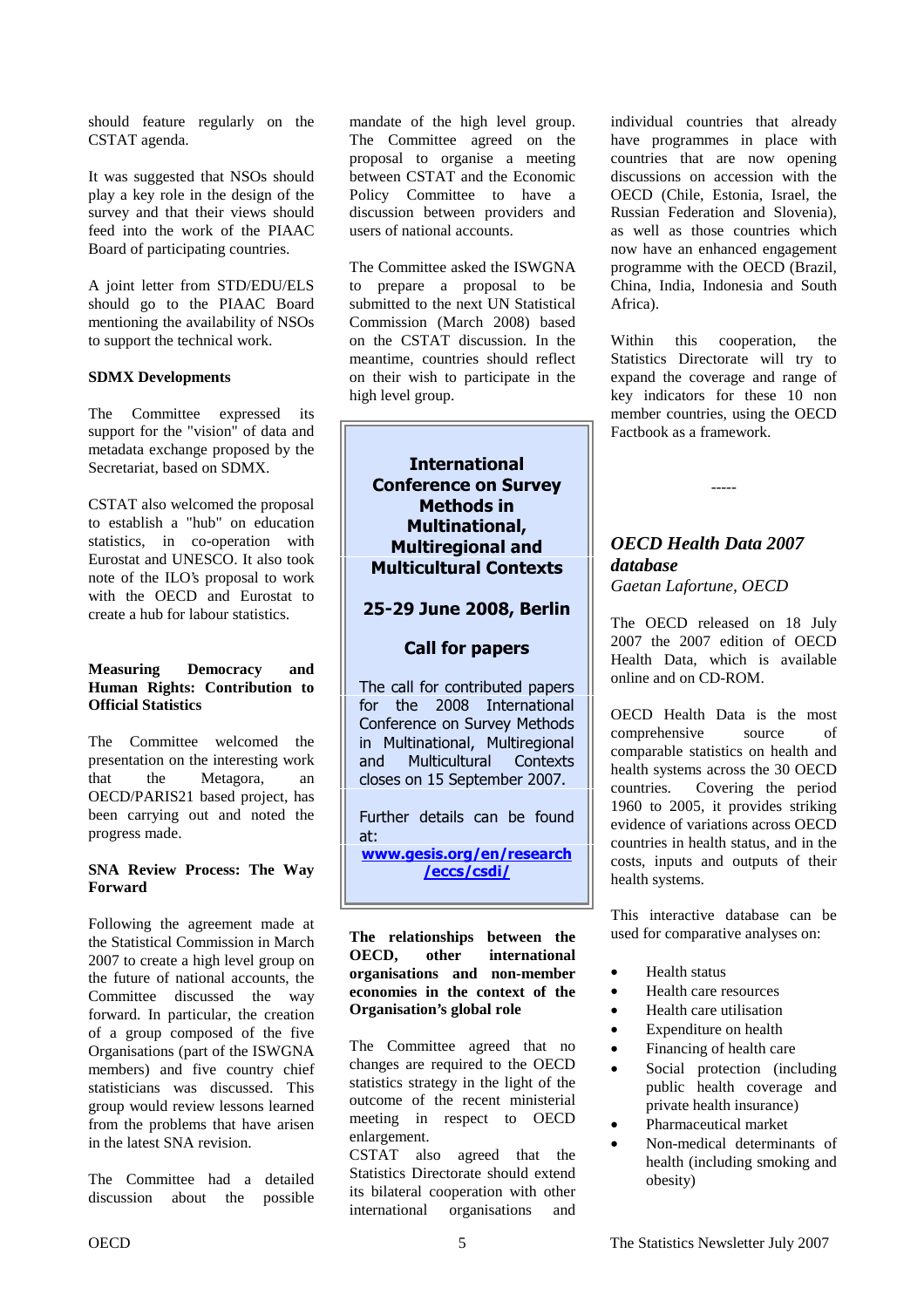<span id="page-5-0"></span>The 2007 edition of OECD Health Data provides more complete data on health expenditure and financing, and new information on the medical workforce, including the number of new medical and nursing graduates as well as doctors' specialisation and their remuneration levels.

Information from OECD Health Data 2007 sheds light on a range of health policy issues:

**Health spending is growing faster than the economy as a whole**: Health spending per capita increased by more than 50% in real terms between 1995 and 2005 on average in OECD countries, outpacing the 30% growth in GDP per capita during that period. This is resulting in a growing share of the economy devoted to health. In 1970, on average, health spending accounted for just 5% of GDP. Today, it has climbed to 9%.

One in four OECD countries now spends more than 10% of its income on health. With a 15.3% share, the United States leads by a wide margin, followed by Switzerland (11.6%), France (11.1%) and Germany (10.7%).

**Financing ever-increasing health spending is putting pressure on public finances and on patients**: Government has traditionally been the dominant source of health financing in OECD countries, and it continues to be so.

The average public share in total health spending has been relatively stable, dropping just 1 percentage point from 73.4% in 1990 to 72.5% in 2005, but the average hides a converging trend. Countries like Hungary and Poland, with historically high public shares, saw a notable decrease in this share over the past fifteen years; and conversely, countries with a relatively low public share, such as the United States, Mexico and Korea, saw an increase.

 As for private health financing, outof-pocket payments account for the

bulk of private expenditure in the vast majority of OECD countries, with the exceptions of the United States, the Netherlands and France, where private health insurance accounts for a greater share. As long as health spending continues to outpace economic growth, governments will either need to raise taxes or social security contributions, reduce spending in other areas or make people pay more out of their own pockets for health goods and services.

**More doctors will be needed in many countries**: Population ageing will boost the demand for health care, at a time when health care professionals are themselves ageing. Current training efforts will be insufficient to meet the expected increase in demand in many countries. There is a need to reverse the trend of declining medical graduation rates observed over the past twenty years in most OECD countries.

In 2005, the graduation rate from medical schools was 35 per 1000 practising doctors on average across OECD countries, with large variations across countries. If training rates do not increase, there is a risk that OECD countries rely increasingly on foreign-trained doctors, raising concerns about a "brain drain" from lower-income to higher income countries.

OECD Health Data 2007 is available online to subscribers of SourceOECD, the OECD online library. It is also available on CD-ROM (in single-user or network installations). The database can be queried in English, French, German, Italian and Spanish. Japanese and Russian are available exclusively in the online version. For information, please contact sales@oecd.org or the OECD Online Bookshop (www.oecd.org/bookshop), or go to www.oecd.org/health/healthdata.

### *Implementing a statistical data warehouse: the case for a strong partnership*

*Cathy Wright, Patrick Hinderdael, IMF; Lars Thygesen, Douglas Paterson, OECD* 

The OECD and the IMF are intensifying their cooperation in statistics, developing a partnership for sharing data as well as data warehouse technology. This development takes place on the basis of a long-standing cooperation of data exchange and standardisation between the two organisations.

#### **OECD**

The OECD established its statistical data warehouse, OECD.Stat, in 2004 to provide internal access to the institution's wealth of diverse data sources in a central environment. OECD.Stat is part of the OECD Statistical Information System, which covers the full life cycle of statistical data. It also encompasses a data production environment StatWorks, a metadata management system, MetaStore, and a data dissemination environment, which presents the data in the warehouse for different media. An important part of the dissemination environment is the web browser, allowing internal and external users to search and browse across datasets, view data and export in multiple formats, including SDMX-ML. Direct links from analytical software tools such as FAME, Excel and SAS are being developed to facilitate use of the warehouse for data sharing.

In 2005, access to the data warehouse was extended to organisations participating in the OECD's extranet for government officials (OLIS), and selected parts of the data warehouse, i.e. the data that can be made freely available to the public according to OECD dissemination policy, were made publicly available on the OECD web site in 2006. It is planned in

-----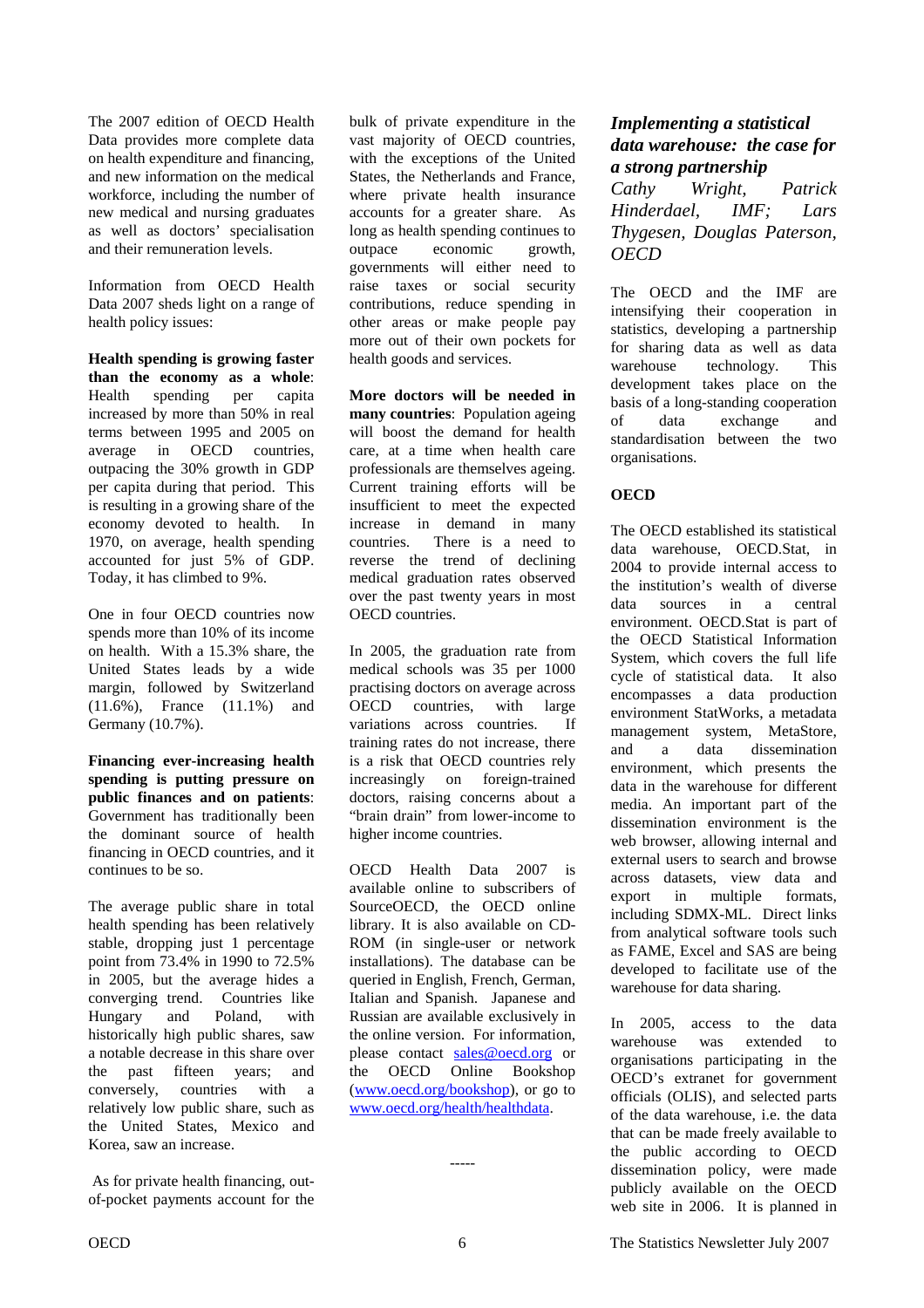2007-2008 to make OECD.Stat the unique platform for all dissemination, including the OECD commercial web site SourceOECD.

The data warehouse covers almost all statistics of the OECD, and work is ongoing to include the rest. The system includes recommendations and guidelines on quality, metadata, and governance for the whole organisation. Functionality of the data warehouse and its web browser is also being continually improved according to users' needs.

#### **IMF**

The concept of developing an economic data warehouse was born in the winter of 2005 with the new Director of the Statistics Department, Rob Edwards, who had overseen the introduction and benefits of a data warehouse at the Australian Bureau of Statistics prior to coming to the IMF. Inspired by his experience, a small project got under way with a fairly modest agenda:

- to gain a better understanding of data warehouses, especially those containing economic data,
- to learn about data models and the role of metadata,
- to begin to gather user requirements, and
- to build a prototype warehouse.

The early days of the project were enormously challenging. Researching the institutions that had introduced data warehouse and learning of their experiences was an especially important aspect of the work as no one at the IMF possessed first-hand knowledge or experience with such an environment.

With the benefit of a brief consultancy from Margaret Salmon of the ABS, a prototype data warehouse was developed. The prototype, while not operational, provided a platform from which one could demonstrate the features and potential benefits that a data warehouse could bring to the IMF.

It was determined that certain features would be paramount to the success of the data warehouse at the IMF:

- Searching across databases for a particular country or concept, being able to return results to the questions "What data are available for Mexico?" or "What data are available for foreign direct investment in the WEO and IFS databases"?
- Introducing a metadata-driven environment that permits the use of structural and/or referential metadata to search for and elaborate data results.
- Building an environment that conforms to the emerging SDMX standards.
- Providing a foundation from which publications and electronic data products can be disseminated.
- Following a mission to visit the OECD, ECB, BIS, and Eurostat in the spring of 2006, the OECD graciously offered to share its technology with the IMF and the IMF accepted. Upon further discussion by the directors of the Statistics and IT departments, work began in earnest in June 2006.

#### *The Business Perspective*

The Statistics Directorates of the OECD and the IMF are engaged in fundamentally the same business. Both aim to provide timely, highquality, internationally comparable and understandable data to their internal and external clients. While the content of the databases and the production and dissemination environments differ to a greater or lesser extent, the underlying business processes, drivers, and outcomes are identical.

Core tenants of our business environments are to: minimize the reporting burden on member countries, enhance coherence of data between countries over time and between domains, eliminate obstacles to data access, and

communicate effectively with data provided to users.

As the data needs of the two organisations overlap in many domains, data sharing has been going on between them for a long period of time. Because of<br>incompatibility of technical incompatibility of platforms, the data sharing was originally carried out in archaic forms, involving considerable resource spending and loss of timeliness.

In 2006, an SDMX based mechanism was set up between the databases of the two organisations to allow for easy and quick exchange. While SDMX can be used to interlink databases of different designs, a more intensive data sharing could be conceived if database systems were also shared.

The roles of statistical departments of both organisations are much the same. They conduct certain basic statistical activities themselves and have a role of coordinating the whole spectrum of statistical activities across their organisations. They coordinate with their information technology department (OECD Information Technology and Network Services [ITN] and IMF Technical and General Services Department [TGS]) to design and deliver the necessary tools, as well as with their public facing bodies (OECD Publications and Communications Directorate [PAC] and IMF External Relations Department [EXR]) to implement data flows to external communities of users.

Both organizations are among the seven international institutions sponsoring the Statistical Data and Metadata Exchange (SDMX) initiative. Thus, it became apparent early in our discussions that a solid business case could be made for collaboration, first by setting the stage on the technology front but with a clear view to enhancing the data sharing across both organizations.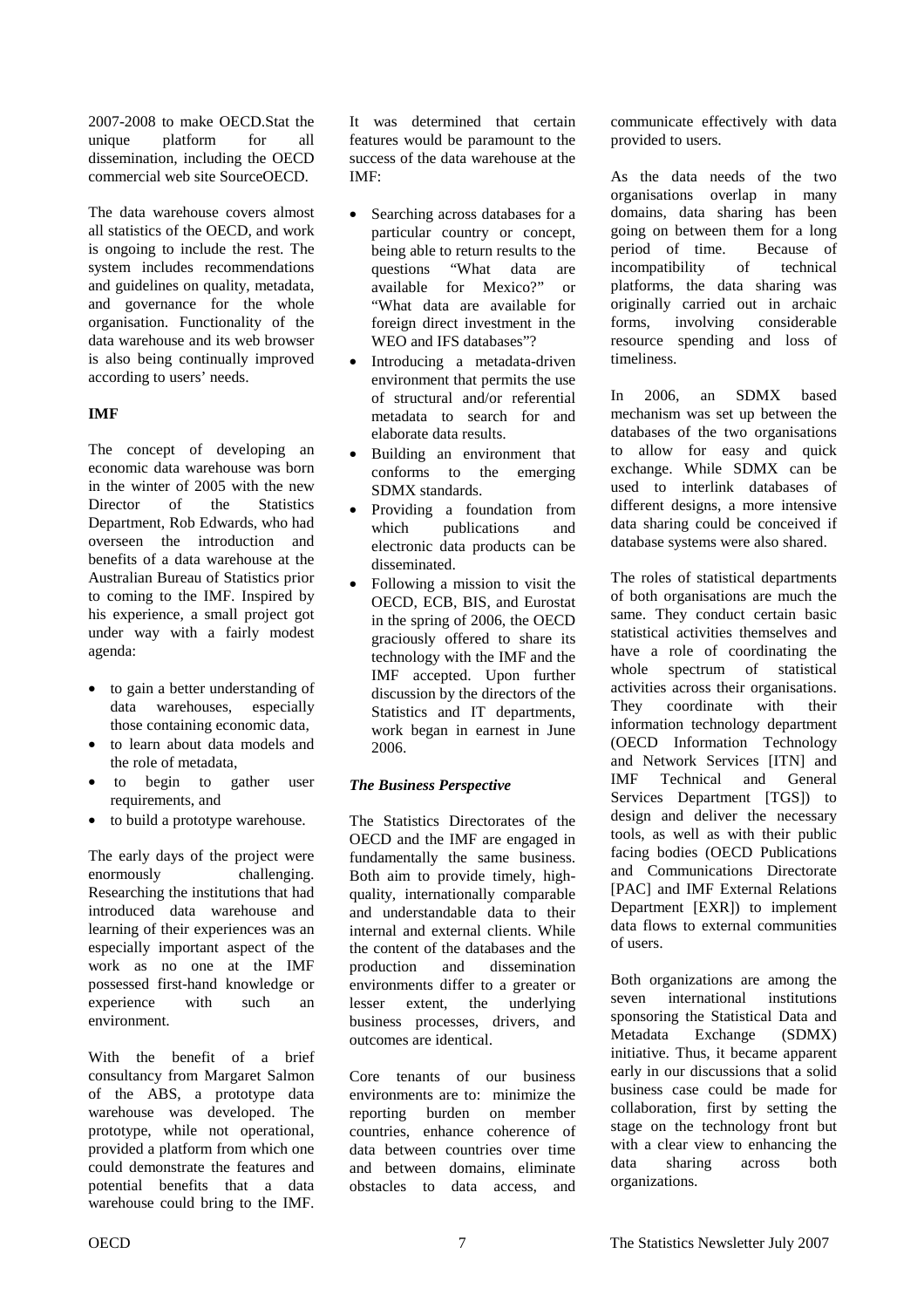This clearly has merit in its own right but becomes especially important during times of budget<br>constraints faced by both constraints faced by organizations. The ultimate vision is to explore the feasibility of creating joint databases and products.

#### **The Technology Perspective**

Since both organizations have been involved in much the same business for many years, with regard to statistical information management, it is not surprising that they have developed IT systems in parallel that share many of the same requirements. With the advent of SDMX as an international standard along with a maturing of the underlying technology platforms, it became apparent that an opportunity existed to lower costs and shorten development time while maintaining a greater level of support and capabilities by close collaboration between the IMF and the OECD.

To this end it was determined that installing and using a software system that was already developed by the OECD could potentially lead to a faster ramp up time for the IMF's data warehouse endeavour. Moving forward, future development costs could also be lowered and software quality enhanced through shared development between the organizations, which will eventually lead to a stronger platform to integrate with various publication and analysis systems.

The key to leveraging this collaboration is the alignment of goals and standards between the organizations covering all of the following:

*Governance Models* – both organizations see the data warehouse as an "Enterprise" system that touches almost all of the functional areas of each organization.

*Business Processes* – at a high level both organizations have similar

statistical production business processes; and the specific facets where they do differ do not present an insurmountable complexity so that they cannot be managed differently at each organization.

### **Satellite Account on Nonprofit Institutions in New Zealand**

As part of the Johns Hopkins UN Nonnrofit Institutions Handbook Project, Statistics New Zealand is working with statistical agencies throughout the world to stimulate the production of regular statistics on the scope and structure of the civil society sector and volunteering in a systematic, comparative way. The present report brings to 10 the number of countries that have released such reports (see www.ihu.edu/ccss/unhandbook).

There were 97,000 non-profit institutions operating in New Zealand in 2005. The largest number were in culture, sport and recreation (45 percent), followed by social services (12 percent) and religion (10 percent).

The majority (90 percent) of nonprofit institutions did not employ paid staff.

Volunteers outnumbered paid employees by approximately four to one. Non-profit institutions employed 105,340 paid employees, and enlisted the help of over 436,500 volunteers.

The greatest number of paid employees were involved in social services (30 percent), followed by education (19 percent) and culture, sport and recreation (16 percent). Health services employed the greatest number of paid staff per non-profit institution.

A more detailed report, Non-Profit Institutions Satellite Account is due on 28 August 2007. The report will measure the contribution of nonprofit institutions to the New Zealand economy and include a valuation of volunteer labour given to non-profit organisations.

For example, the OECD leaves data owners responsible for filtering, formatting, and loading data into the data warehouse whereas the IMF has left this responsibility to the IT and Statistical departments. This difference in policy does not negate the effectiveness or efficiencies gained in implementing the same system at each organization. Another example is that the OECD has organised data in a number of multidimensional datasets (cubes), each related to a specific domain and with a specific set of relevant dimensions; whereas the Fund has taken a different approach in terms of mapping all data sets to a common set of dimensions using its existing Catalog of Economic Time Series although it remains to be seen whether it will be able to maintain that approach as the scope of the data warehouse increases.

*Technical Implementations and Processes* – It was found that both organizations use much the same development/integration platform and almost identical runtime environments including: MS Windows Server and Clients, MS SQL Server, MS .Net Framework, and MS Office suite of applications. XML and Web services are seen as the "glue" supporting development of modular applications.

Utilization of the collaboration tools available in this framework, namely MS Team Foundation Server, has already proved to be an invaluable mechanism to perform joint development between the two continents. Team Foundation Server facilitates the sharing of the source code between the two organisations, with separate branches that can evolve in parallel and be resynchronized when appropriate. It provides a rich collaborative environment (MS Sharepoint) that greatly enhances communication and sharing of information between the teams as well as providing the basis for an "industry quality" collaborative software development process. It also includes automated build and test facilities to ensure software quality.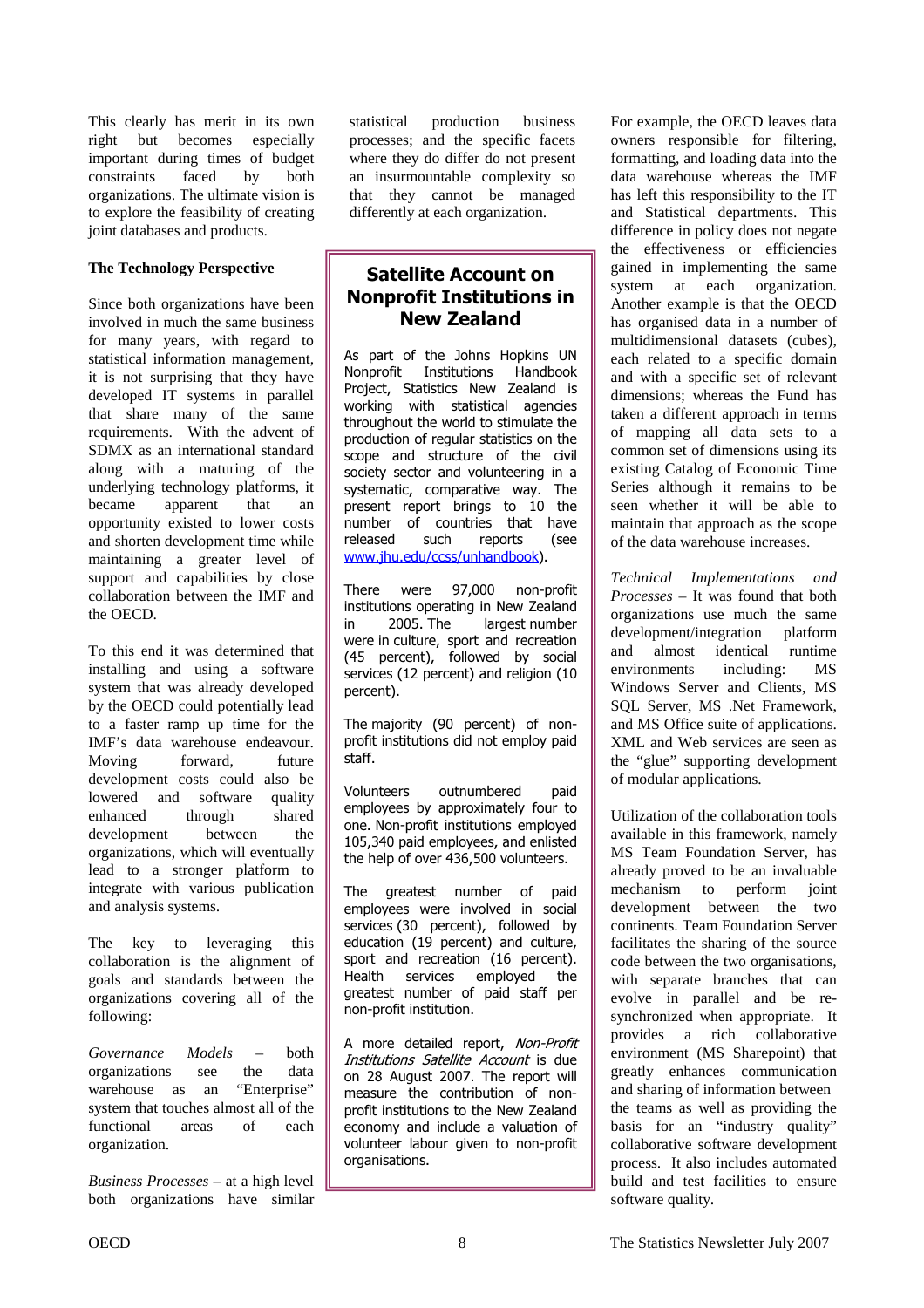*Communications Model* - While the semi-informal arrangements between the technical teams in both organizations has served all well so far, it is expected that a more refined approach will be necessary when and if more partner organizations become involved.

It is recommended that we attempt to not only align the code-base but also functional requirements, use of development resources, deployment schedules, and data resources to maximise the efficiency gains and so that any new partners have a clear understanding of their role and responsibilities while also maintaining the ability to manage overall expectations of the software system among partner organizations. At the same time, the collaborative model must allow each team the flexibility to respond rapidly and effectively to evolving internal functional requirements.

#### *The Outcome to data: risks, costs and benefits*

After many months of discussion and exchange of software, in December 2006 OECD staff from the business and IT directorates came to IMF to determine whether the full collaborative endeavour could work and, if so, how the arrangement would work in practice. Aside from technical matters, decisions would need to be taken about the exact nature of the collaboration. The resource commitments, communications, timing, etc.

These elements are being embodied in a Memorandum of Understanding (MoU) signed in June 2007.

To date IMF have implemented and deployed the majority of the functionality of the OECD.Stat system along with two limited versions of time series from the World Economic Outlook (WEO) and the International Financial Statistics (IFS) data management environments.

# **Beyond GDP**

## **Measuring progress,** true wealth and well**being of nations**

### *Brussels, 19-20 November 2007*

GDP is the best-recognised measure  $\bigcap_{i=1}^n$ economic performance in the world, often used as a generic indicator of progress. ss. Howeve r, the relationship between economic growth as measured by GDP and other dimensions of societal progress is not straightforward. Effectively measuring progress, wealth and well-being requires indices that are as clear and appealing as GDP but more inclusive than GDP - ones that incorporate social and environmental issues.

The **Furopean** Commission. European Parliament, Club of Rome, OECD and WWF will host a high-level conference with the objectives of clarifying which indices are most appropriate to measure progress, and how these can best be integrated into the decision-making process and taken up by public debate. -The conference will brina together high-level experts and policy makers to address these critical issues. Over 300 people from economic, social and environme ntal sphere will attend.

Preceding the main political conference, an expert workshop will be held, where leading practitioners rs will consider progress in the development and policy application of indicators of progress, true wealth, and wellbeing.

Participation is by invitation only. If you would like to request an invitation, please send an email mail to contact@beyond[-](mailto:contact@beyond-gdp.eu)<u>gdp.eu</u>

<u>**www.beyond-gdp.eu**</u>

While there is still much work to be done to operationalize the rest of the system, we believe that the currently available features are already able to demonstrate the value of a data warehouse to Fund end users. The short term plans call for completing the deployment and configuration of all the systems features along with continued mapping and loading of data determined to be most valuable to Fund users. This will probably also include REO (Regional Economic Outlook) data, data from external service providers (e.g., Haver, DataInsight, Bloomberg) and data from desk economists/area departments.

The OECD has been following closely the implementation work in the Fund, with a staff member on site for a month at the outset of the project and advice provided as required. Teleconferences to discuss progress are held on a weekly basis. Wish-lists from the Fund of future enhancements have been discussed and have proved to fit well with OECD's own needs. As mentioned above, the systems are already working in production mode at OECD with a large number of internal and external users. Feed back from those users as well as ideas from IMF lead to continued enhancement of the system and its components. In accordance with the MoU, OECD informs IMF about and discusses planned and realised advances.

Both parties are now looking forward to the formal decision by the IMF to put the system in production. It should pave the way for enhancing the data sharing. In addition, it is expected that the two parties (and others who might wish to join in) maintain a joint development plan, where each party can contribute in domains of special interest, while keeping the coherence of the system.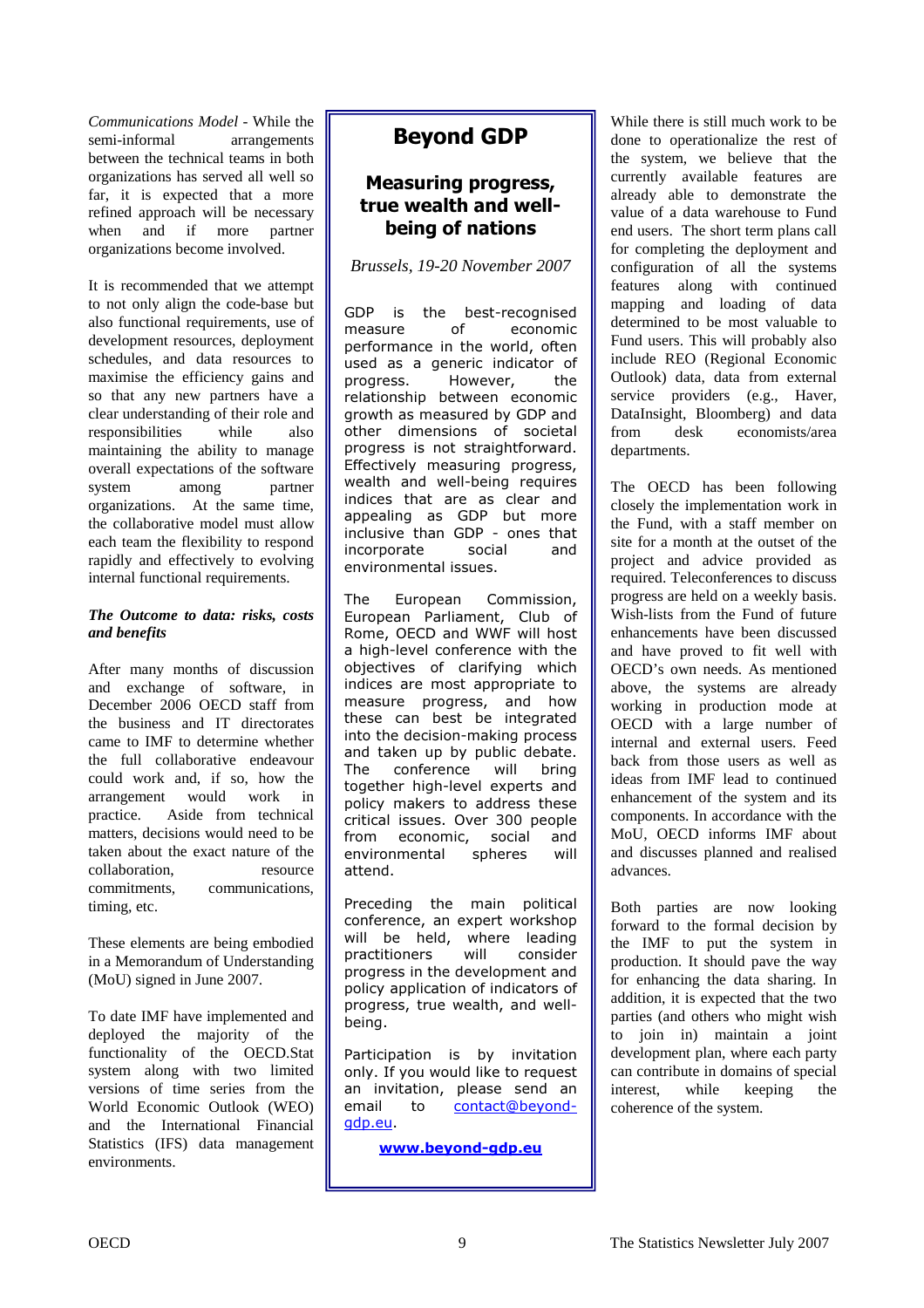# <span id="page-9-0"></span>**RECENT PUBLICATIONS**

*All OECD publications can be ordered on line at: www.oecd.org/bookshop*

#### **OECD Communications Outlook 2007**

The OECD Communications Outlook 2007 presents the most recent comparable data on communication sector performance and provides information on policy frameworks in OECD countries.

The report also provides detailed time series data of up to 10 years for a number of key indicators.

In addition, for the first time, the 2007 edition includes analysis of the communication sector in five large non-OECD countries: Brazil, Russia, India, China and South Africa.

Further information is available on the OECD website at: [www.oecd.org/document/17/0,3343,en\\_2649\\_33703\\_38](http://www.oecd.org/document/17/0,3343,en_2649_33703_38876369_1_1_1_1,00.html) 876369\_1\_1\_1\_1,00.html

#### **OECD Employment Outlook 2007**

As ageing populations put more downward pressure on economic growth in the coming decades, it is essential that OECD countries improve labour market performance. This edition of OECD's annual report on labour markets brings the reader not only detailed information on recent labour market developments, but also in-depth analysis of the effects of various policy measures and prospects through 2007. The analysis includes coverage of labour markets in OECD Countries as well as in Brazil, China, India and Russia; labour market policies and productivity; the vulnerability of OECD workers in the global economy, and the employment effect of financing social protection.

Further information is available on the OECD website at: www.oecd.org/els/employmentoutlook/2007

#### **OECD-FAO Agricultural Outlook 2007-2016**

This is the 13th edition of the Agricultural Outlook and the third time it has been prepared jointly by the Organisation for Economic Cooperation and Development (OECD) and the Food and Agriculture Organisation of the United Nations (FAO). Based on the commodity, policy and country expertise of both organisations, this report forecasts market trends for the world's main agricultural products for the period 2007 to 2016 and includes an evaluation of recent developments and emerging issues.

Further information is available on the OECD website at: [www.oecd.org/document/38/0,3343,en\\_2649\\_33727\\_38](http://www.oecd.org/document/38/0,3343,en_2649_33727_38891878_1_1_1_1,00.html) 891878 1 1 1 1,00.html

#### **OECD Regions at a Glance: 2007 Edition**

National economic performance is often compared across countries, and such comparisons are frequently used to highlight countries whose national policies appear to promote growth and development more successfully. However, national averages can hide wide regional differences in economic conditions and performances. OECD Regions at a Glance therefore presents a set of regional indicators - mainly in the form of graphs and maps - in order to identify those regions that outperform their country as a whole or the OECD area and those that lag behind. The patterns of development may differ widely in urban and rural areas, for example, and some areas may lag behind even when the national economy is performing well.

Further information is available on the OECD website at: www.oecd.org/regional/regionsataglance

#### **Oil Information: 2007 Edition**

The International Energy Agency's annual reference book on world oil markets.

A comprehensive statistical coverage is provided from 1973 onwards on supply, consumption, prices, and trade of crude and various petroleum products. In addition, information is provided on CO2 emissions, use of biofuels, refinery output, oil ports, the tanker fleet, and tanker freight rates.

Further information is available on the IEA website at: http://www.iea.org/w/bookshop/add.aspx?id=32

# **OUT SOON**

#### **Infrastructure to 2030 (Vol.2): Mapping Policy for Electricity, Water and Transport**

Infrastructure systems play a vital role in economic and social development. Increasingly interdependent, they are a means towards ensuring the delivery of goods and services that promote economic prosperity and growth and contribute to quality of life. Demand for infrastructure is set to continue to expand significantly in the decades ahead, driven by major factors of change such as global economic growth, technological progress, climate change, urbanisation and growing congestion. However, challenges abound: many parts of infrastructure systems in OECD countries are ageing rapidly, public finances are becoming increasingly tight and infrastructure financing is becoming more complex.

This book is the second of two publications on the future of infrastructure development. It follows *Infrastructure 2030: Telecom, Land Transport, Water and Electricity* published in 2006.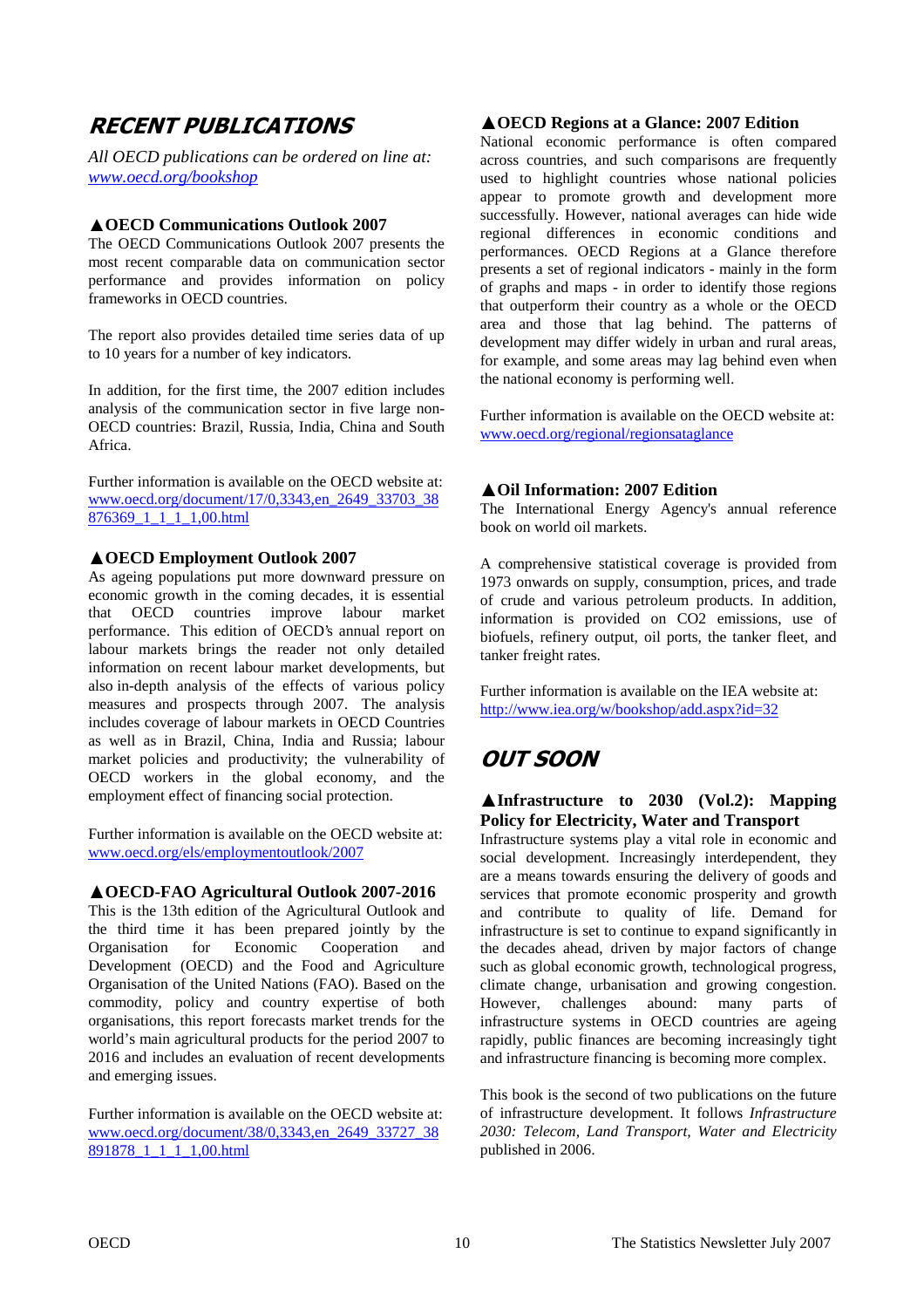# <span id="page-10-0"></span>Forthcoming OECD Meetings

*N.B. Unless otherwise indicated attendance at OECD meetings and Working Parties is by invitation only* 

| 2007               |                                                                                                                                                                                                       |
|--------------------|-------------------------------------------------------------------------------------------------------------------------------------------------------------------------------------------------------|
| 17 September       | TDPC Workshop on Effectiveness of Performance Indicators Systems in Regional Development<br>Policies, Public Governance and Territorial Development (GOV), Paris, France                              |
| 17-18 September    | 8 <sup>th</sup> OECD International Trade Statistics Expert Meeting (ITS), Statistics Directorate (STD),<br>Paris, France (www.oecd.org/std/trade-goods/its2007)                                       |
| 18-19 September    | OECD-Eurostat Meeting of Experts in Trade in Services Statistics (TIS), Statistics Directorate<br>(STD), Paris, France (www.oecd.org/std/trade-services/tis2007)                                      |
| 20-21 September    | Expert Meeting on Government Indicators, Public Governance and Territorial Development<br>(GOV), Paris, France                                                                                        |
| 25-28 September    | OECD-NBS Workshop on National Accounts, Beijing, China.                                                                                                                                               |
| 01-03 October      | Workshop on International Investment Statistics, Directorate for Financial and Enterprise Affairs<br>(DAF), Paris, France                                                                             |
| 02-03 October      | Conference on Patent Statistics for Policy Decision-making. Co-organised by the OECD<br>Directorate for Science, Technology and Industry (STI) and the European Patent Office (EPO),<br>Venice, Italy |
| 02-05 October      | Working party on Financial statistics and working party on National Accounts, Statistics<br>Directorate (STD), Paris, France                                                                          |
| 17-19 October      | INES Network B - Indicators on the Socio-Economic Outcomes of Education, Directorate for<br>Education (EDU), Vienna, Austria                                                                          |
| 13-15 November     | Meeting of Working Party No2 on Tax Policy Analysis and Statistics, Centre for Tax Policy and<br>Administration (CTP), Paris, France                                                                  |
| 19-20 November     | High Growth Seminar and Entrepreneurship Indicators Programme, Statistics Directorate (STD),<br>Paris, France                                                                                         |
| <b>26 November</b> | Working Party on Territorial Indicators - 15th Session, Public Governance and Territorial<br>Development (GOV), Paris, France                                                                         |

# **Other Statistics Meetings**

| 2007            |                                                                                                                                                                                                                                                                     |
|-----------------|---------------------------------------------------------------------------------------------------------------------------------------------------------------------------------------------------------------------------------------------------------------------|
| $22-29$ August  | 56th Biennial Session of the International Statistical Institute, Lisbon, Portugal<br>$(www.isi2007.com\npt)$                                                                                                                                                       |
| 18-21 September | <b>IARIW/NBS</b> International Conference on Experiences and Challenges in Measuring National<br>Income and Wealth in Transition Economies, Friendship Hotel, Beijing, China                                                                                        |
| 26 September    | Joint UNECE/UNICEF/UNDP/OECD Regional Workshop for Eastern Europe, Caucasus and<br>Central Asia on "Developing Capacity for Evidence-Based Decision-Making: Statistics,<br>Knowledge and Policy", Moscow, Russia (www.unece.org/stats/documents/2007.09.social.htm) |
| 20-21 October   | Annual Meetings of the World Bank Group and the International Monetary Fund, Washington,                                                                                                                                                                            |
|                 | D.C., United States                                                                                                                                                                                                                                                 |